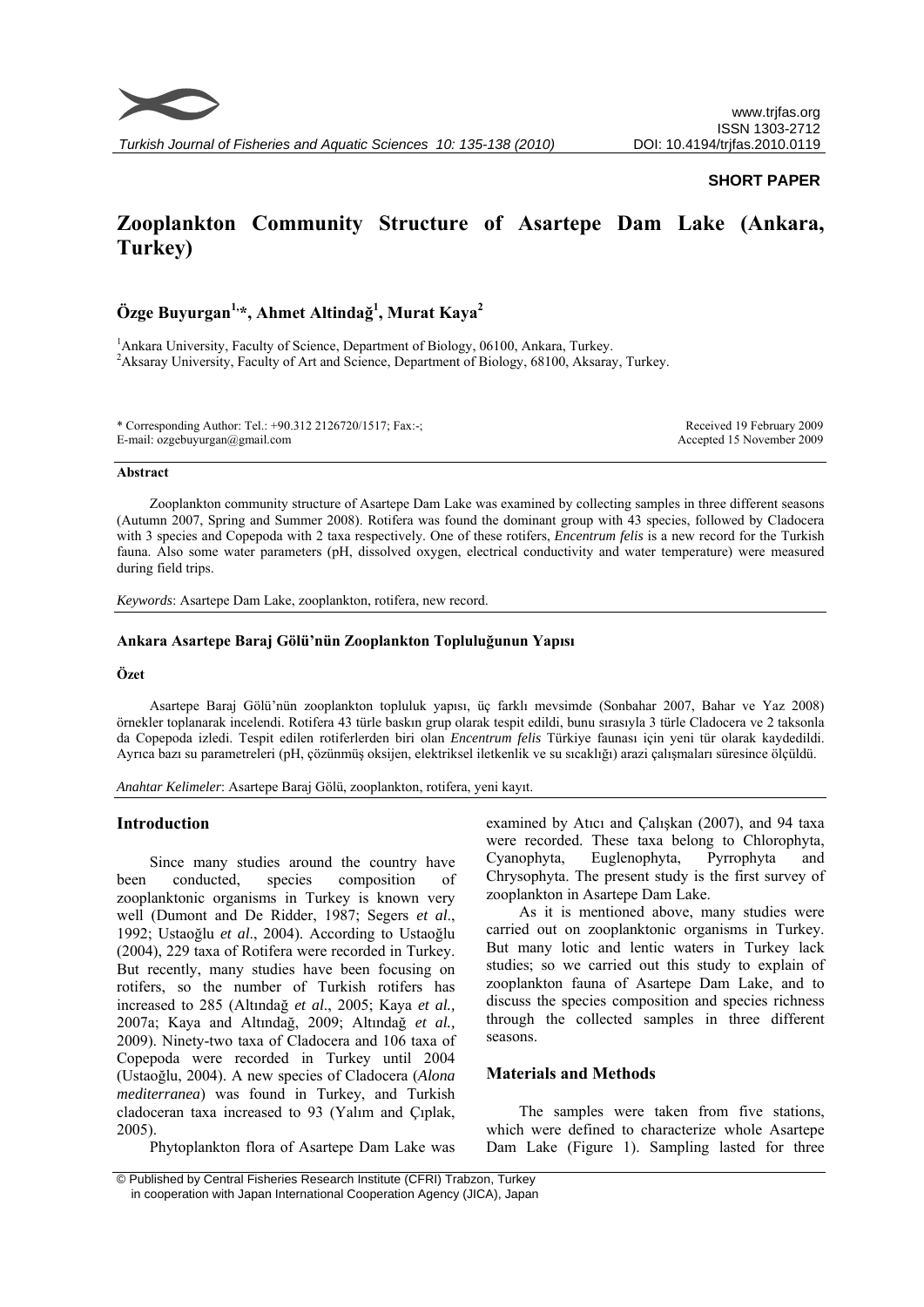

**Figure 1.** Map of Asartepe Dam Lake (Numbers show the stations).

months between November 2007- June 2008 in Autumn, Spring and Summer. There was no sampling in winter months as the lake froze.

A Hensen type Hydro- Bios Kiel plankton net (with a 20 cm edge diameter and 55 µm eye diameter) made from nylon screen cloth was used to gather Zooplankton samples. The samples were taken in two ways: vertically and horizontally. The vertical samples were taken by pulling the samples from the deep to the water surface. For the horizontal takings, the boat engine was started at idle speed and surface takings were completed in 5 minutes. The gathered zooplankton samples were put in 500 ml plastic bottles and formaldehyde (4%) was added.

The zooplankton species taken to the laboratory were first examined in general under an inverted microscope and then the species were diagnosed under a DM-LS Type 020–518–500 microscope. For diagnosis, Koste (1978), Nogrady and Pourriot (1995), Segers (1995), de Smet (1996), de Smet and Pourriot (1997), and Simirnov (1996) were referenced. Temperature was measured with a YSI 51 model oxygen meter; pH was measured with a WTW340-A/SET pH meter, dissolved oxygen with an SI 51 oxygen meter, and EC with a WTW LF 92 conductivity meter.

Asartepe Dam Lake is located in Central Anatolian Region, within the borders of Ankara-Ayaş, 47 km North West of Ankara (44°44'21″ N, 36°44'83″ E). It was started in 1980 for irrigation over the İlhan Stream. Lake size in normal water quote is  $20 \text{ hm}^3$ , and lake area in normal water quote is  $1.8 \text{ km}^2$ . The irrigation area of earth-filled Asartepe Dam Lake is 2,850 ha.

#### **Results**

Zooplankton fauna of Asartepe Dam Lake (Ankara, Turkey) was surveyed and forty-eight taxa were recorded by collecting samples in three different seasons (Autumn 2007, Spring and Summer 2008).

Species richness of Rotifera was found high  $(43)$ , while species richness of Cladocera (3) and Copepoda (2) was found low (Table 1). One of these rotifers, *Encentrum felis,* is a new record for Turkey. Twentyeight taxa were observed in autumn and spring, but 34 taxa were observed in summer. Twelve taxa were seen together in three seasons, while twenty-two taxa were seen in only one season. Some water parameters (pH, dissolved oxygen, electrical conductivity and water temperature) were measured during field trips (Table 2).

#### **Discussion**

According to Segers (2007), all the recorded rotifer species in the present study are widely distributed around the world. Also many of the recorded species are common in Turkey (e.g. Kaya and Altındağ, 2007a; Kaya *et al*., 2007a; Kaya and Altındağ, 2009). *Encentrum felis* (O.F. Müller, 1773) is a new record for Turkey and it was found in summer. Only three species of Cladocera were observed. *Bosmina longirostris* and *Chydorus sphaericus* are cosmopolitan species. *Macrothrix laticornis* was recorded from holarctic and tropical region, but tropical species should be required reidentification (Smirnov, 1992). Only two taxa of Copepoda were seen during the study and they could not be identified in species level.

It is known that there is a positive correlation between temperature and species richness of zooplankton in aquatic environments (Matsubara, 1993; Castro *et al*., 2005; Hessen *et al*., 2007). In the present study, species richness of zooplankton is positively affected by increasing temperature, so our study supports the hypothesis that species richness of zooplankton is positively affected by increasing temperature.

Salinity is much important factor affecting species richness in continental water bodies (Lancaster and Scudder, 1987; Derry *et al*., 2003).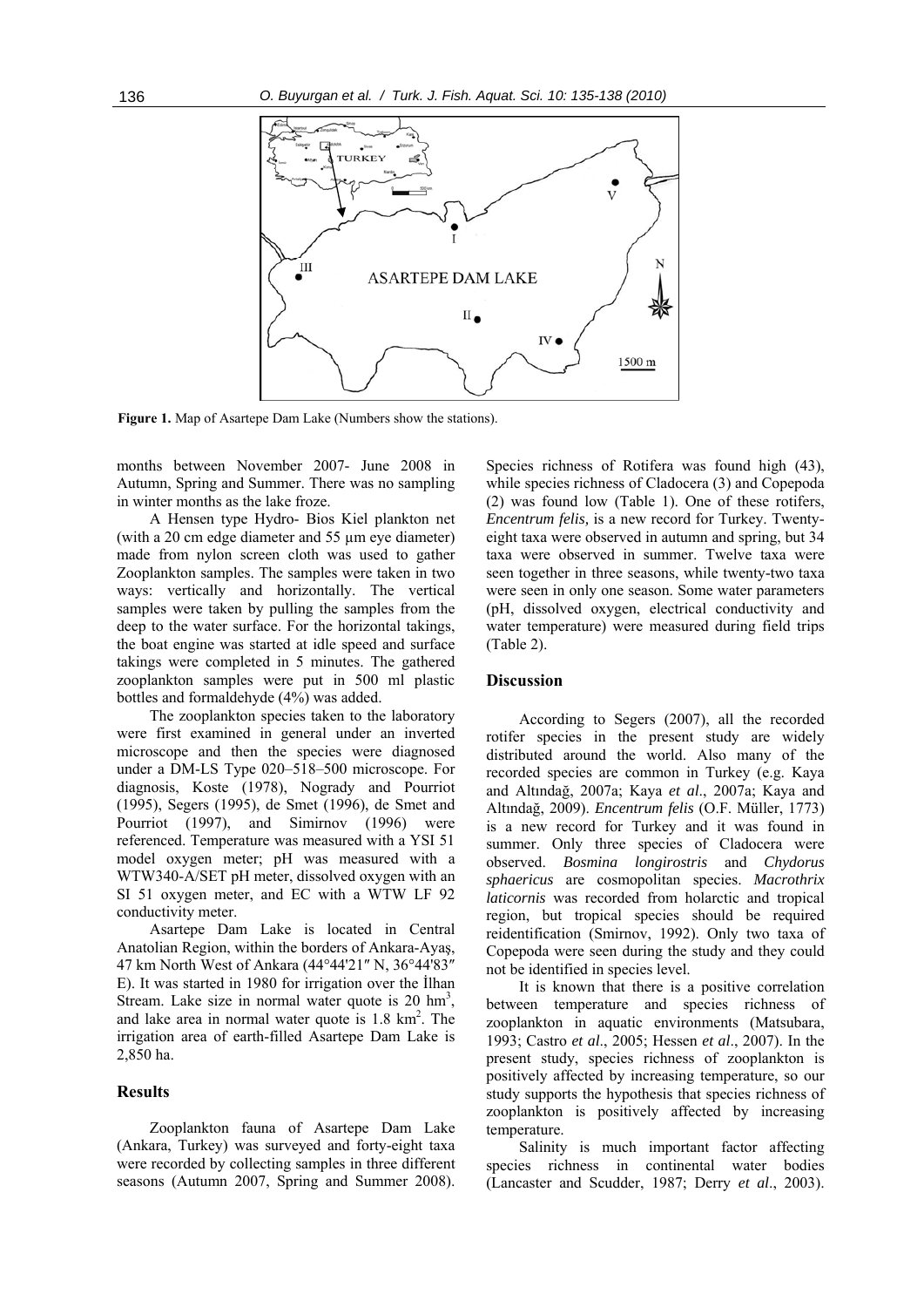## **Table 1.** List of zooplankton taxa recorded from Asartepe Dam Lake

|                             | Seasons            |                    |         |  |  |
|-----------------------------|--------------------|--------------------|---------|--|--|
| Species                     | Autumn             | Summer             | Spring  |  |  |
| Rotifera                    |                    |                    |         |  |  |
| Anuraeopsis fissa           | $^{+}$             | $\! + \!\!\!\!$    |         |  |  |
| Asplanchna priodonta        | $\! + \!\!\!\!$    | $\! + \!\!\!\!$    |         |  |  |
| <b>Brachionus</b> angularis | $^{+}$             | $^{+}$             |         |  |  |
| Brachionus quadridentatus   |                    | $^{+}$             |         |  |  |
| Cephalodella catellina      | $\hspace{0.1mm} +$ |                    |         |  |  |
| Cephalodella gibba          |                    |                    | $^+$    |  |  |
| Cephalodella gracilis       | $\,{}^{+}\,$       | $^{+}$             |         |  |  |
| Cephalodella intuta         |                    |                    | $^{+}$  |  |  |
| Cephalodella ventripes      |                    | $^{+}$             | $^{+}$  |  |  |
| Collotheca mutabilis        |                    |                    | $^{+}$  |  |  |
| Collotheca ornata           |                    |                    | $^{+}$  |  |  |
| Colurella adriatica         |                    | $\overline{+}$     | $^{+}$  |  |  |
| Colurella colurus           |                    | $^{+}$             | --      |  |  |
| Dicranophorus grandis       |                    |                    | $^{+}$  |  |  |
| *Encentrum felis            |                    |                    | $^{+}$  |  |  |
| Euchlanis dilatata          |                    |                    | $^{+}$  |  |  |
| Euchlanis incisa            |                    | ┿                  |         |  |  |
| Filinia cornuta             |                    |                    |         |  |  |
| Filinia limnetica           | $\overline{+}$     | $\hspace{0.1mm} +$ | $^{+}$  |  |  |
| Filinia terminalis          | $^{+}$             | $^{+}$             | $^{+}$  |  |  |
| Itura aurita                | $^{+}$             |                    | $^{+}$  |  |  |
| Keratella cochlearis        | $^{+}$             | $\hspace{0.1mm} +$ | $^{+}$  |  |  |
| Keratella quadrata          | $\overline{+}$     | $\hspace{0.1mm} +$ | $^{+}$  |  |  |
| Lecane bulla                |                    |                    | $^{+}$  |  |  |
| Lecane closterocerca        | $^{+}$             | $\hspace{0.1mm} +$ | $^{+}$  |  |  |
| Lecane luna                 |                    |                    | $^{+}$  |  |  |
| Lecane lunaris              | $^{+}$<br>$^{+}$   | $^{+}$<br>$^{+}$   | $^{+}$  |  |  |
|                             |                    |                    |         |  |  |
| Lepadella ovalis            |                    |                    | $^{+}$  |  |  |
| Lepadella patella           | $\overline{+}$     | $^{+}$             | $^{+}$  |  |  |
| Lepadella quadricarinata    | $^{+}$             | $^{+}$             | $^{+}$  |  |  |
| Monommata arndti            | $^{+}$             |                    |         |  |  |
| Notholca squamula           |                    | $\hspace{0.1mm} +$ |         |  |  |
| Notommata cyrtopus          |                    | $\hspace{0.1mm} +$ |         |  |  |
| Philodina megalotrocha      |                    |                    | $\,+\,$ |  |  |
| Polyarthra vulgaris         | $^{+}$             | $^+$               | $^{+}$  |  |  |
| Polyarthra remata           |                    | $^{+}$             | $^{+}$  |  |  |
| Rotaria rotatoria           |                    |                    | $^{+}$  |  |  |
| Synchaeta oblonga           |                    | $\overline{+}$     | $^{+}$  |  |  |
| Synchaeta pectinata         |                    | ┿                  |         |  |  |
| Trichocerca pusilla         |                    |                    |         |  |  |
| Trichocerca bidens          |                    |                    | $\,+\,$ |  |  |
| Trichocerca similis         |                    |                    | $^{+}$  |  |  |
| Trichotria pocillum         |                    |                    |         |  |  |
| Cladocera                   |                    |                    |         |  |  |
| Bosmina longirostris        |                    |                    |         |  |  |
| Chydorus sphaericus         |                    |                    | $^{+}$  |  |  |
| Macrothrix laticornis       |                    |                    | $^{+}$  |  |  |
| Copepoda                    |                    |                    |         |  |  |
| Cyclops sp.                 |                    |                    |         |  |  |
| Arctodiaptomus sp.          |                    |                    |         |  |  |

New record for the Turkish fauna.

| Table 2. Measured water parameters during field surveys |  |  |  |
|---------------------------------------------------------|--|--|--|
|                                                         |  |  |  |

| Water parameters           | Autumn | Spring | Summer |
|----------------------------|--------|--------|--------|
| $EC (\mu S/cm)$            | 450    | 306    | 375    |
| Temperature C <sup>o</sup> | 10.45  | 15.34  | 23.5   |
| pH                         | 8.6    | 9.16   | 8.5    |
| Dissolved Oxygen mg/L      | 7.04   | 8.2    | 7.6    |
| Secchi disc (cm)           | 178    |        | 122    |